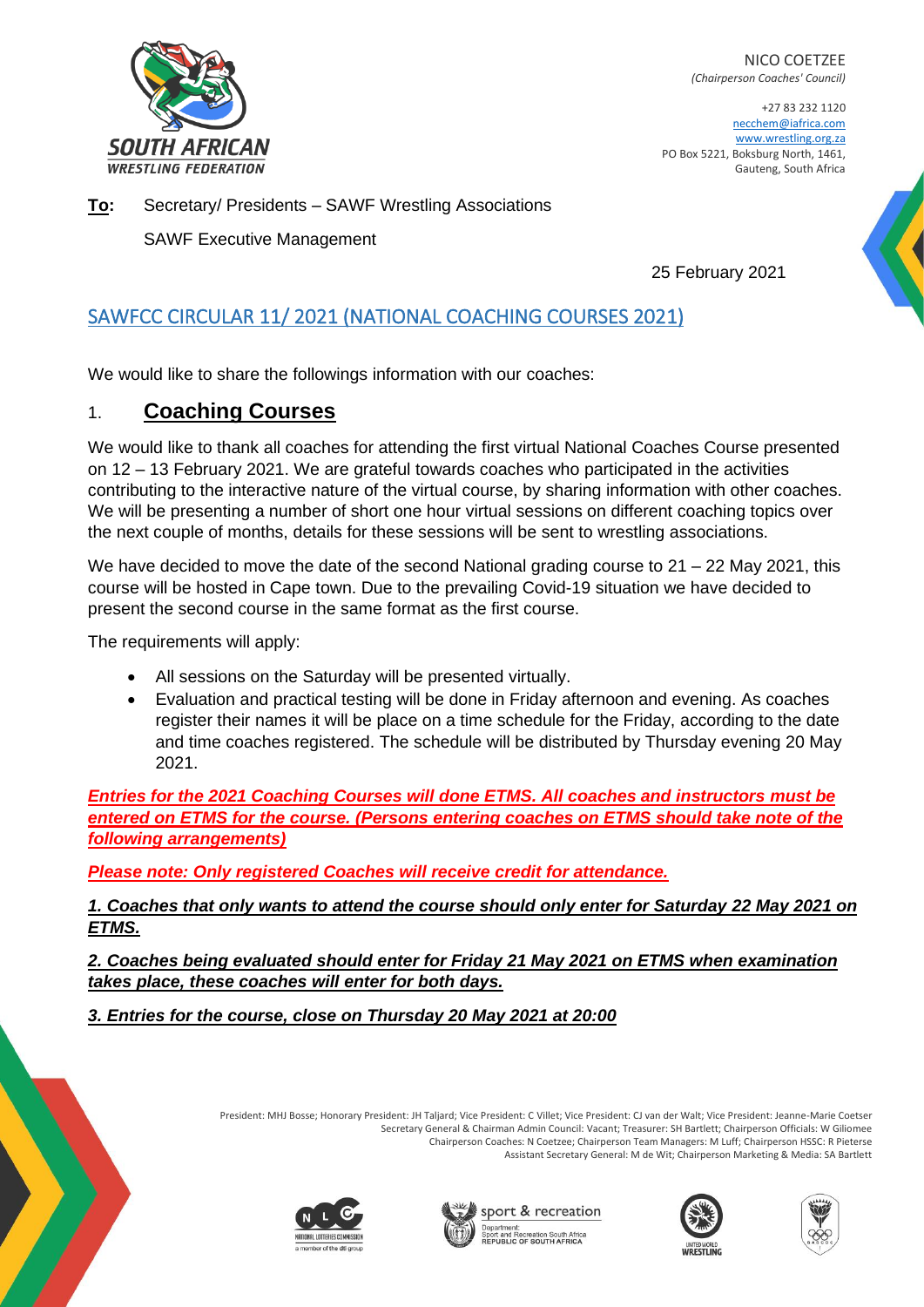

#### *(We appreciate everybody's co-operation with the entries on ETMS, which will enable us to prepare properly for the respective course)*

The requirement that coaches must attend one compulsory National coaching course per year, in order to enter or coach at any scheduled S.A. event will remain in place for 2021. In order to coach at any scheduled S.A. event in 2022 a coach must attend at least one National coaching course in 2021.

Coaches that could not attend a National Coaching Course in 2020 will not be able to enter or coach at any scheduled S.A. event during 2021, until they attend a National Coaching Course during the year. Credit for course attendance will only be given if coaches complete the whole course. The grading requirements for 2021 is attached to this circular.

### *Important: The LTPD Plan and its content are part of the learning material for examination purposes.*

Please take note of the following arrangement for coaches attempting to upgrade to a National level 3 Coaches grading. Coaches that want to be tested for National level 3 must submit three (3) written assignments before the start of the course. If the written assignments are not received beforehand no evaluation will be allowed. *Coaches must arrange a minimum of eight (8) registered wrestlers to be available for their practical testing.*

## *Details of courses:*

## **Second course will be hosted on 21 and 22 May 2021.**

• Venue: Friday – **Cape Town – Olympians Wrestling Klub (C/O St. John & Aurora Streets, Durbanville)** 

Saturday - Virtual (**Virtual course will start at 09:00 and will finish at 13:00**)

Registration: Friday 21 May 2021 - 16h00 tot 18h30 (Only for Coaches that will be tested)

Saturday 22 May 2021 - 08h30 tot 09h00 (Virtual)

- The examination and practical testing for level 1, 2 and 3 takes place on Friday from 17:00. We will be available for the theoretical examination for coaches that wants to start earlier.
- All entries are done on ETMS as already indicated in this circular. *Once again, we want to remind coaches that will be evaluated, to enter for Friday 21 May 2021 when the examination and practical testing will take place, these coaches enter for both days.*
- *Entries close Thursday 20 May 2021 at 20:00*
- The virtual coaching courses will be free of charge.